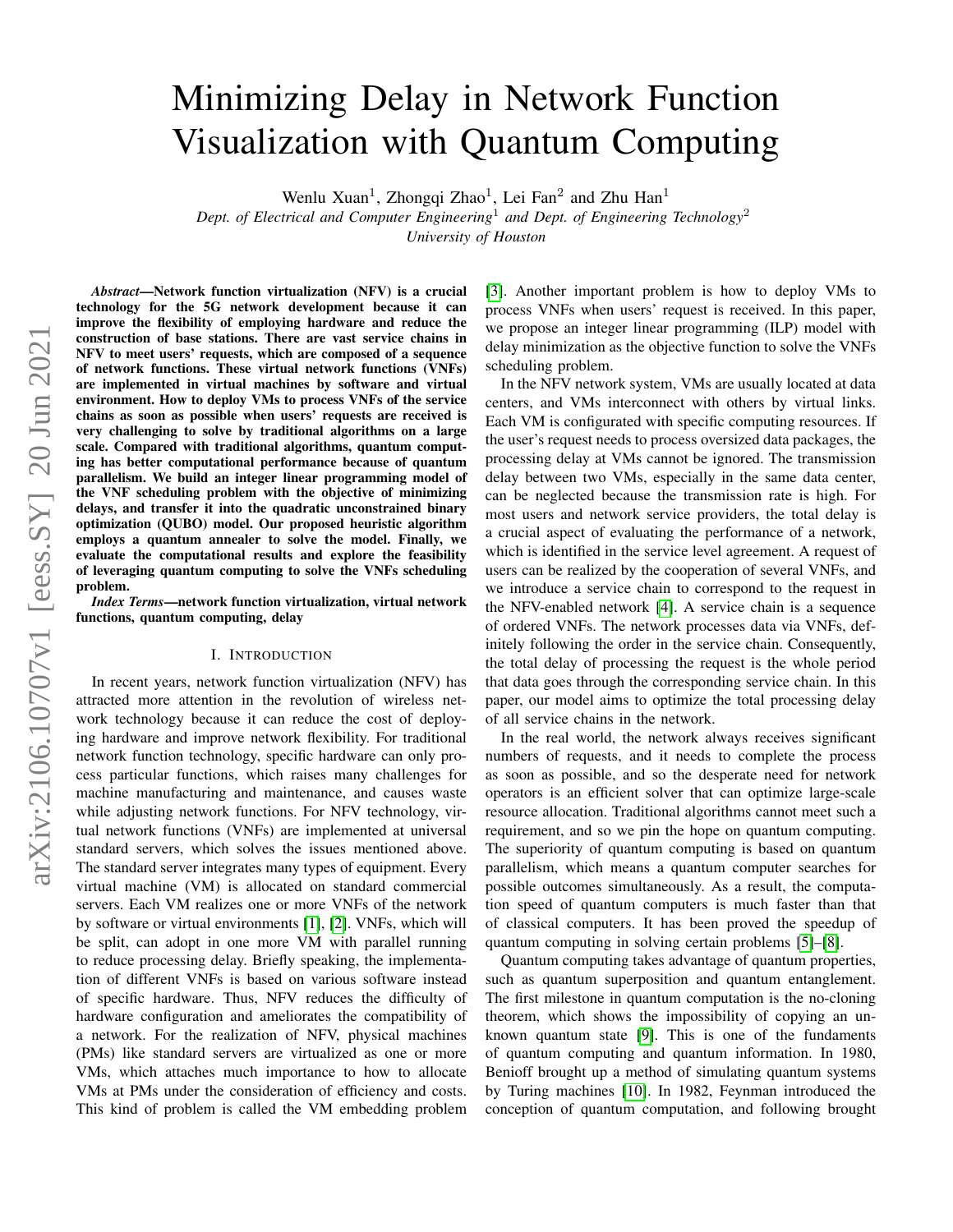up the idea that universal quantum computing can be realized through quantum systems following quantum mechanics [\[11\]](#page-7-8). In 1985, David Deutsch first proposed a computing paradigm based on quantum mechanics, which is the framework of the modern quantum computer [\[12\]](#page-7-9). Many powerful quantum algorithms were proposed by prominent scientists in the past several decades, such as the Deutch-Jozsa Algorithm [\[13\]](#page-7-10), Grover's Algorithm [\[14\]](#page-7-11), Shor's Algorithm [\[15\]](#page-7-12), and Quantum Approximate Optimization Algorithm [\[16\]](#page-7-13). These algorithms demonstrate the great potential of quantum computing in many fields.

In recent years, tech giants, like IBM, Google, Microsoft, and D-wave, took the lead in developing quantum computers. D-wave company employs quantum annealing techniques to construct the quantum annealer. Quantum annealing assists a quantum system in reaching the lowest energy state. Compared with other quantum computing models, e.g. the analog quantum model and universal quantum gate model, quantum annealing technique provides more quantum bits in current industry practice, which means the quantum annealing hardware has more powerful computational performance. The quantum annealer can efficiently solve the quadratic unconstrained binary optimization (QUBO) problem by using the Ising model, which describes the energy state with coupling qubits interaction and externally applied fields [\[17\]](#page-7-14). Therefore, the QUBO model can leverage a qubit system via embedding methods to get an optimal solution. It has been proved that many combinatorial optimization problems can be rewritten in the QUBO form, and it facilitates the application of quantum annealing machines [\[18\]](#page-7-15).

This paper formulates the VNFs scheduling problem as an ILP model with the optimization of delay, which is not easy to be solved by classical algorithms. We transfer the ILP model into the QUBO form and propose a heuristic algorithm to solve it using the D-Wave hybrid solver. We study several cases with different parameters and different scales to evaluate the performance of the D-Wave hybrid solver in solving our model. Our key contributions are as follows:

- We propose an ILP model for the NVFs scheduling problem, and then we reformulate the model as the QUBO model, which can be solved by the quantum annealing machine.
- We propose a heuristic algorithm to quickly find a feasible solution, which can help strengthen our QUBO model. We also demonstrate the efficiency of our algorithm in multiple experiments.
- We employ quantum computing to solve the VNFs scheduling problem. Our work shows the possibility of using quantum computing to allocate resources in NFV.

The rest of this paper is organized as follows. Section II introduces related work about VNF scheduling problems and quantum computing applications. Section III illustrates the NFV system. In Section IV, we describe the ILP model of the VNFs scheduling problem and reformulates the ILP model as the QUBO model, and we propose a heuristic algorithm to embed the QUBO onto quantum annealing hardware. Section

V shows the case study results of this problem using quantum computing. Finally, Section VI is the conclusion of the whole paper.

### II. RELATED WORK

# *A. VNFs Scheduling Problem*

Because of the importance of the user request processing time, many researchers study the optimal processing delays in the VNFs scheduling problem [\[19\]](#page-7-16)–[\[21\]](#page-7-17). In [\[19\]](#page-7-16), Diez *et al*. implemented NFV into cloud radio access networks, essential in 5G. They took split selection and scheduling into consideration while minimizing traffic delay globally and partially. The results showed that partial optimization is close to the exact optimal solution. Geared *et al*. [\[20\]](#page-7-18) formulated a complex VNFs chaining and placement model considering queuing delay in virtual links and edge clouds. They also analyzed different queuing models in the same situation. Their proposed schemes satisfied the stringent quality of service and meet service-level agreement requirements for both horizontal scaling and vertical scaling. In [\[21\]](#page-7-17), researchers studied a VNFs scheduling problem with minimizing the total delay, including processing delay and transmission delay. They also considered the dynamic virtual link bandwidth while formulating the model. A genetic-algorithm-based method was proposed to get the optimal solution due to the high complexity of the model.

To improve the practicality of proposed models, many researchers tend to study VNFs scheduling problems from multiple aspects including minimizing delay, maximizing throughput, optimizing cost, and improving reliability [\[22\]](#page-7-19)–[\[25\]](#page-7-20). [\[22\]](#page-7-19) presented an integer nonlinear programming model to illustrate the VNFs scheduling problem. They developed a heuristic algorithm to achieve the minimum delay in different scenarios. The resiliency of NFV was also studied by constructing a more reliable virtual network. Luizelli *et al*. [\[23\]](#page-7-21) leveraged the ILP method to formulate the VNF placement and chaining problem. The ILP was designed to minimize delays while guaranteeing the utilization efficiency of resources. They also proposed a heuristic algorithm to solve it and compared this method with other optimal approaches in different scenarios. Their algorithm found a better solution with under the consideration of end-to-end delays. In [\[24\]](#page-7-22), Ren *et al*. presented a delay-sensitive NFV-enabled multicasting problem in mobile edge clouds. They aimed to minimize the implementation cost of the request and to maximize the system throughput. An approximation algorithm was proposed to solve the model without delay requirement, and a heuristic algorithm was developed to solve the complex model. [\[25\]](#page-7-20) presented a reliability-aware and delay constrained optimization model in NFV-enabled networks. The system model deployed backup VNFs over multiple paths to improve the reliability of the virtualization network. The paper proposed a mixed integer linear programming (MILP) model to jointly optimize reliability, end-to-end delays, and resource consumption. A heuristic algorithm based on greedy- $k$ -shortest paths was used to solve the MILP model. The results showed that this algorithm had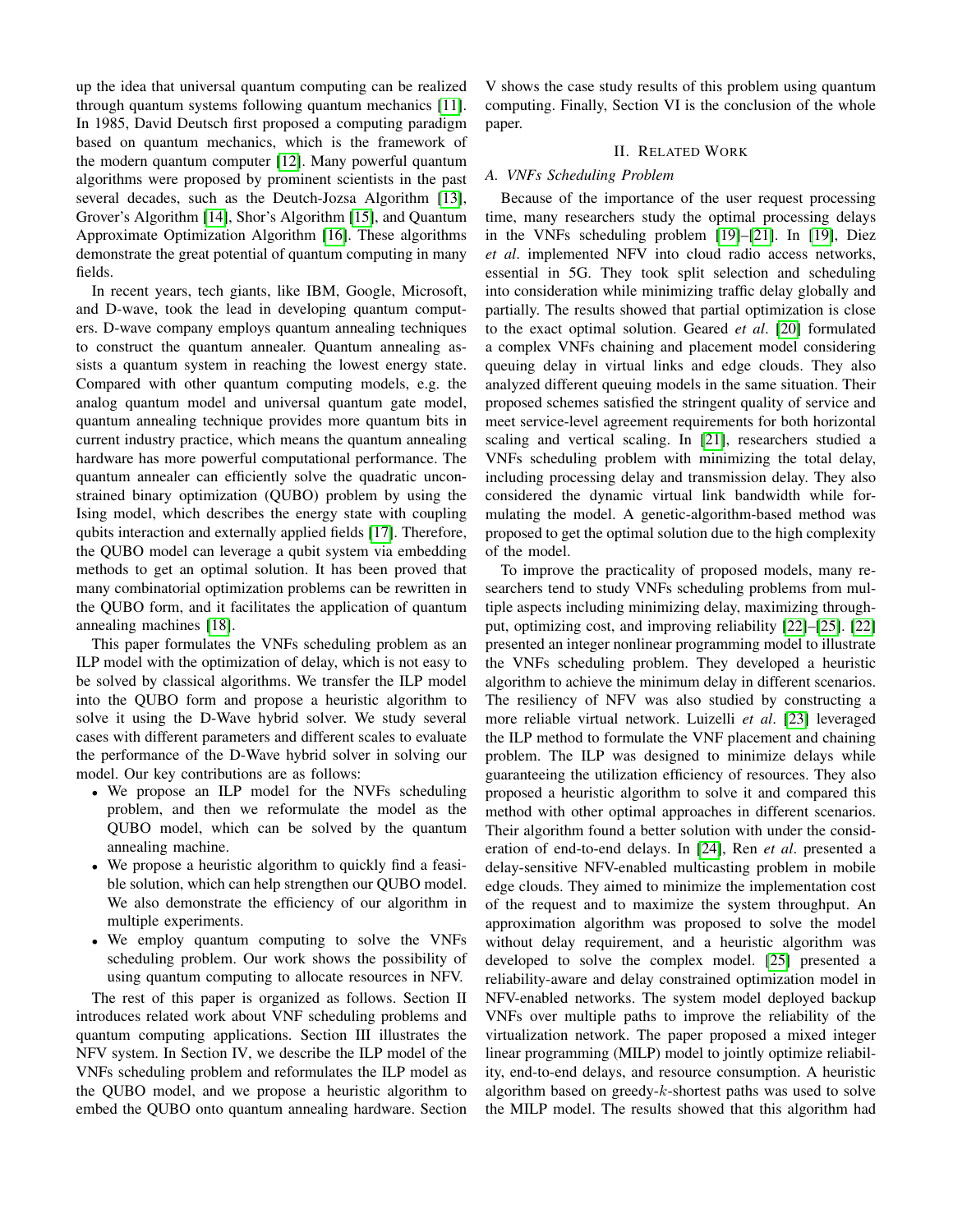better performance than other schemes in finding optimal solutions.

# *B. Quantum Computing*

Benefited from the technology development of controlling quantum particles and constructing quantum hardware, quantum computation has attracted more attention in recent years. Some scientists attempted to use quantum computation to solve optimization problems in wireless networks [\[26\]](#page-7-23)– [\[29\]](#page-7-24). Researchers [\[26\]](#page-7-23) employed quantum computing to solve sizeable multiple-input multiple-output (MIMO) problems in centralized radio networks. They analyzed the performance under different modulations, which demonstrated that quantum computing is generally valuable in these cases. In the binary phase shift keying (BPSK) communication system, quantum annealers can assist the network in serving 48 users with an extremely low bit error rate. [\[27\]](#page-7-25) investigated the boundary between classical and quantum computing in wireless systems. Hybrid classical-quantum computing methods was based on current quantum computers, which also called noisy intermediate-scale quantum devices. They evaluated the performance of reverse annealing techniques in the hybrid classical-quantum frames and compared it with that of forward annealing and also novel forward-reverse annealing. Alanis *et al*. [\[28\]](#page-7-26) developed a non-dominated quantum optimization (NDQO) algorithm for multi-objective routing problems. NDQO illustrated an approximate optimal performance compared with the state-of-the-art evolutionary algorithms. However, they found that the NDQO algorithm was infeasible to search for an available solution with the number of nodes increasing and the number of routes increasing exponentially. Consequently, they proposed a non-dominated quantum iterative optimization (NDQIO) algorithm in [\[29\]](#page-7-24). The NDIQO algorithm run on the quantum hardware parallelization framework. It had a good performance of serving routing in wireless multihop networks despite the complexity reduction compared with the NDQO algorithm.

Some researchers also tried to use quantum annealers to solve classical NP-hard problems [\[30\]](#page-7-27), [\[31\]](#page-7-28). In [\[30\]](#page-7-27), the minimum multicut (MMC) problems were transformed into QUBO formulations using two different methods. They studied a particular case of the MMC problem on the family of random connected trees. The QUBO model of this case was processed at the D-Wave machine to get an optimal solution. Venturelli *et al*. [\[31\]](#page-7-28) built a simple model for the job-shop scheduling problem with the makespan minimization. They formulated this model in the QUBO form and embed it on D-Wave chips. Some strategies of fine-tuning parameters and graph-embedding were also presented in this paper. Their results showed that pre-processing using classical algorithms is efficient in this situation.

#### III. SYSTEM MODEL

In our system model, the network offers  $K$  types of VNFs to satisfy user's requirements.  $F = \{f^1, f^2, ..., f^k, ..., f^K\}$ denotes the set of VNFs and  $f^k$  denotes the  $k^{th}$  type of

<span id="page-2-0"></span>

Fig. 1. Example of NFV system  $(a)$  a simple NFV system  $(b)$  a possible arrangement of service chains.

functions. Any VM can serve one or more than one function, and any function  $f^k$  can be configured on any VM. VMs can be divided into several groups, and for each group, these VMs serve the same VNFs and have the same computing capacity. According to the users' requirement, these functions compose a service chain  $i$  to processing data. Thus, we distinguish different VNF instances of the same network functions by denoting them as  $f_{ij}^k$ , which means the  $j^{th}$  function in service chain *i* belongs to the  $k^{th}$  type of functions. We assume that each VM can serve one function at a time. There is only one virtual link between any two VMs in the network, and we denote the virtual link between VM m to VM n as  $l_{(m,n)}$ . In our NFV network, all VMs are embedded in PMs located in data centers, and the transmission between any two VMs is high-speed, and so the transmission delay can be neglected. We only consider the minimum total processing delay to scheduling VNFs of service chains.

Workload  $W_{ij}$ , corresponding to the data package required processing, will be processed on VM  $m, m \in V_{ij}^k$ . The computing capability of VM  $m$  is denoted by  $C_m$ . Thus, the processing time  $t_{ijm}$  is given by  $W_{ij}/C_m$ . We set the system model as a discrete-time model, and so the controller's working time will be divided into several time slots with the length of  $\Delta T$ .  $T_{ijm}$  is the minimum integer that is equal to or larger than  $(t_{ijm}/\Delta T)$ . It can be said that the number of time slots occupied by  $t_{ijm}$  is  $T_{ijm}$ .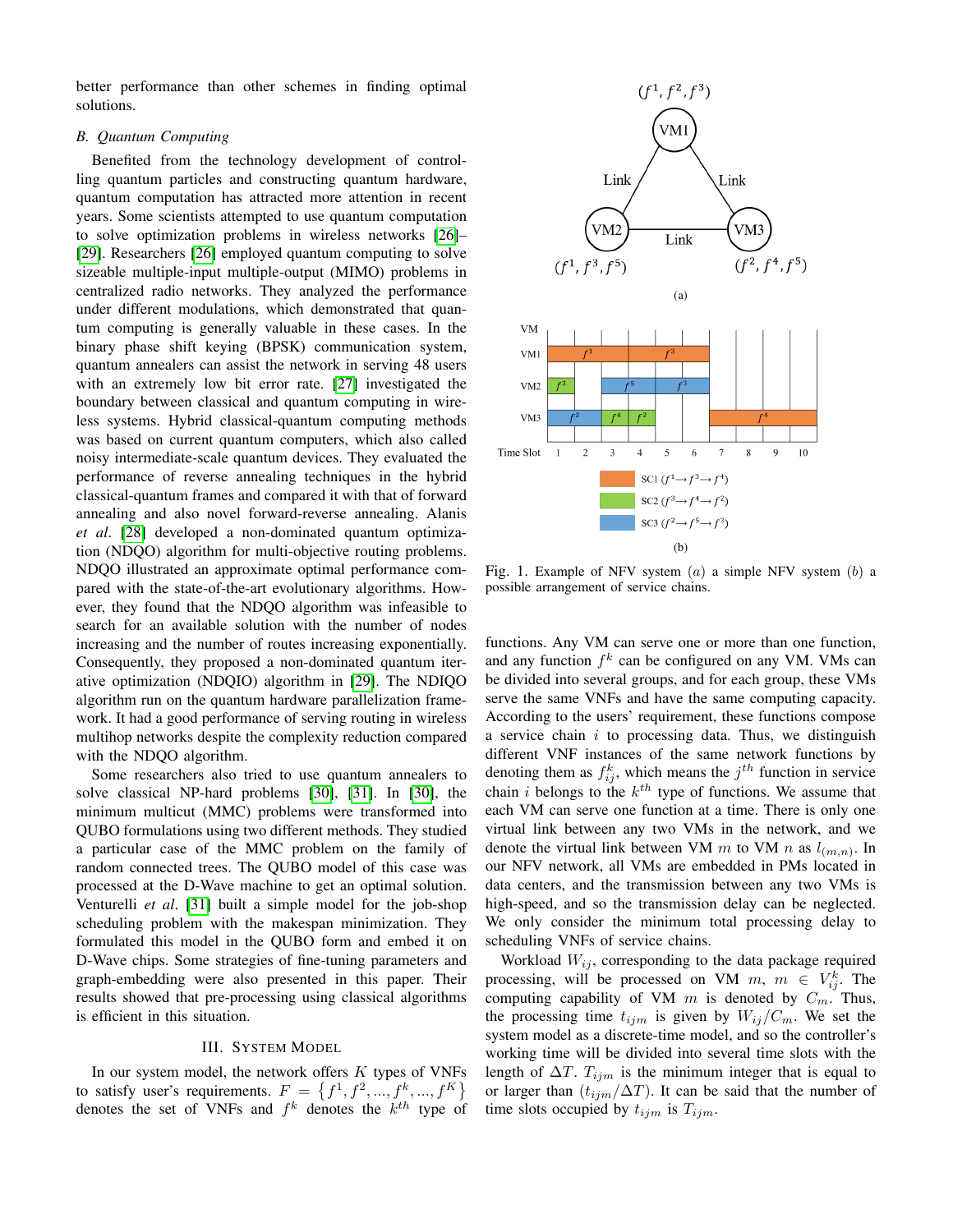Fig. [1](#page-2-0) is an example of how the controller schedules the VMs to satisfy the request requirements from the users. Suppose that there are three virtual machines, VM1, VM2, and VM3. VM1 can process the functions  $f^1$ ,  $f^2$ , and  $f^3$ . VM2 can process the functions  $f^1$ ,  $f^3$ , and  $f^5$ . VM3 can process the functions  $f^2$ ,  $f^4$ , and  $f^5$ . According to the requests from users, the network receives service chains, SC1  $(f^1 \longrightarrow f^3 \longrightarrow f^4)$ with  $4MB$ , SC2 ( $f^3 \longrightarrow f^4 \longrightarrow f^2$ ) with 0.8MB, and SC3  $(f^2 \longrightarrow f^5 \longrightarrow f^3)$  with 2MB. In this example, the data size of packages won't change after processed by any VNFs. Every time slot has a length of 1s. We assume that VM1 can process  $1.5MB$  per second, and the computation rate of VM1 is 1.5 times that of VM2 and VM3. The controller arranges VM1 to process  $f^1$  of SC1, and the processing delay is 3 time slots. In SC1, the second function that needs to be processed is  $f^3$ . Fortunately, VM1 can also process  $f^3$ , and so the controller arranges VM1 to process  $f^3$  because VM1 processes data faster than the other two VMs. The processing delay of  $f^3$  is also 3 time slots. After that, the results of  $f^3$ are transferred to VM3 via the link between VM1 and VM3, and then, the processing delay of  $f<sup>4</sup>$  is 4 time slots at VM3. The total delay of SC1 is 10 time slots. The first function of SC2,  $f^3$ , is processed at VM2, which costs 1 time slot. The only VM that can process  $f^4$  is VM3, so the results of  $f^3$  are transmitted to VM3. However, VM3 is occupied by SC3, so SC2 needs to wait until VM3 finishes processing  $f^2$  of SC3. After 1 time slot, VM3 starts to process  $f<sup>4</sup>$  of SC2, and the processing time is 0.8s, which means 1 time slot is occupied. After that, the controller arranges VM3 to process  $f^2$  of SC2, and the process occupies 1 time slot. Even though  $f^4$  and  $f^2$ of SC2 are processed at VM3 successively, the whole process is not continuous. At the end of the time slot of serving  $f<sup>4</sup>$  of SC2, the controller will determine if the processing finishes or not, and then arrange other functions to be processed at VM3. The total delay of SC2 is 4 time slots. The first function of SC3 is  $f^2$ , and it is processed at VM3, which costs 2 time slots. After that, the results are sent to VM2 through the link between VM2 and VM3. The second function of SC3 is  $f^5$ , which is processed at VM2 for 2 time slots, and then the third function  $f^3$  is also processed for 2 time slots at VM2. The total delay of SC3 is 6 time slots. The processing delay of all three service chains is 20 time slots, which means 20s. Finally, the controller will evaluate this arrangement and determine whether the total delay of all service chains arrives at the minimum. If not, the controller will rearrange VMs to process these functions.

#### IV. PROBLEM FORMULATION AND ALGORITHM

### *A. ILP Formulation*

We develop an ILP model to describe the NVF scheduling problem. This model aims to minimize the total delay of all service chains in the network, and we use the finish time of the last function as the total delay of the corresponding service chain. All notations used in the model and their descriptions are listed in Table [I.](#page-4-0) For the ILP model, the objective function, constraints, and their explanations are listed below.

<span id="page-3-0"></span>
$$
\min_{s_{iJ}} \quad \tilde{s} = \sum_{i=1}^{I} s_{iJ} \tag{1}
$$

<span id="page-3-1"></span>
$$
s_{iJ} = \sum_{m=1}^{M} \sum_{t=1}^{T_{max}} p_{iJmt} \cdot (t-1) \cdot \Delta T, \quad \forall i. \tag{2}
$$

Eq. [\(1\)](#page-3-0) is the objective function. Eq. [\(2\)](#page-3-1) shows how to calculate the finish time of any service chain. If  $p_{1J34}$  is equal to 1, it means that the service chain 1 finishes to be processed at the beginning of the  $4^{th}$  time slot on VM 3, and so the processing delay of service chain 1 is 3 time slots.

In addition, we have the following constraints.

<span id="page-3-2"></span>
$$
\sum_{m \in V_{ij}^k} x_{ijm} = 1, \quad \forall i, j.
$$
 (3)

<span id="page-3-3"></span>
$$
x_{ijm} = \sum_{t=1}^{T_{max}} z_{ijmt}, \quad \forall i, j, m.
$$
 (4)

Constraint [\(3\)](#page-3-2) indicates that any function  $f_{ij}^k$  can be processed on only one VM. Notice that in [\(3\)](#page-3-2) only the VM in the set  $V_{ij}^k$ can be selected. Constraint [\(4\)](#page-3-3) shows the relationship between  $x_{ijm}$  and  $z_{ijmt}$ . If and only if  $f_{ij}^k$  is allocated to VM m, this VM can start processing  $f_{ij}^k$  at some point.

<span id="page-3-4"></span>
$$
\sum_{i=1}^{I} \sum_{j=1}^{J} y_{ijmt} \le 1, \quad \forall m, t.
$$
 (5)

Constraint [\(5\)](#page-3-4) shows that each VM can process at most one function in one time slot. For example, if  $y_{1234} = 1$ , which means that VM 3 processes the second function of service chain 1 in the  $4^{th}$  time slot, VM 3 cannot processes other functions in this time slot.

<span id="page-3-5"></span>
$$
y_{ijmt} \le x_{ijm}, \quad \forall i, j, m, t. \tag{6}
$$

Constraint [\(6\)](#page-3-5) indicates the relationship between  $x_{ijm}$  and  $y_{ijmt}$ . If at time t, VM m need to handle function  $f_{i,j}^k$ , which means  $y_{ijmt} = 1$ , then  $x_{ijm} = 1$ .

<span id="page-3-6"></span>
$$
\sum_{t=1}^{T_{max}} y_{ijmt} = T_{ijm} \cdot x_{ijm}, \quad \forall i, j; \quad m \in V_{ij}^k. \tag{7}
$$

Constraint [\(7\)](#page-3-6) ensures that required total time  $T_{ijm}$  for processing function  $f_{ij}^k$  must be satisfied. Notice that in [\(7\)](#page-3-6) only the VM in the set  $V_{ij}^k$  can be selected because if and only if VM m can process function  $f_{ij}^k$ ,  $T_{ijm}$  exists.

<span id="page-3-7"></span>
$$
z_{ijmt} + p_{ijmt} \le 1, \quad \forall i, j, m, t. \tag{8}
$$

<span id="page-3-8"></span>
$$
y_{ijm(t-1)} - y_{ijmt} + z_{ijmt} - p_{ijmt} = 0, \quad \forall i, j, m, t.
$$
 (9)

Constraint [\(8\)](#page-3-7) makes sure that  $z_{ijmt}$  and  $p_{ijmt}$  cannot be equal to 1 at the same time, according to the definition of  $z_{ijmt}$  and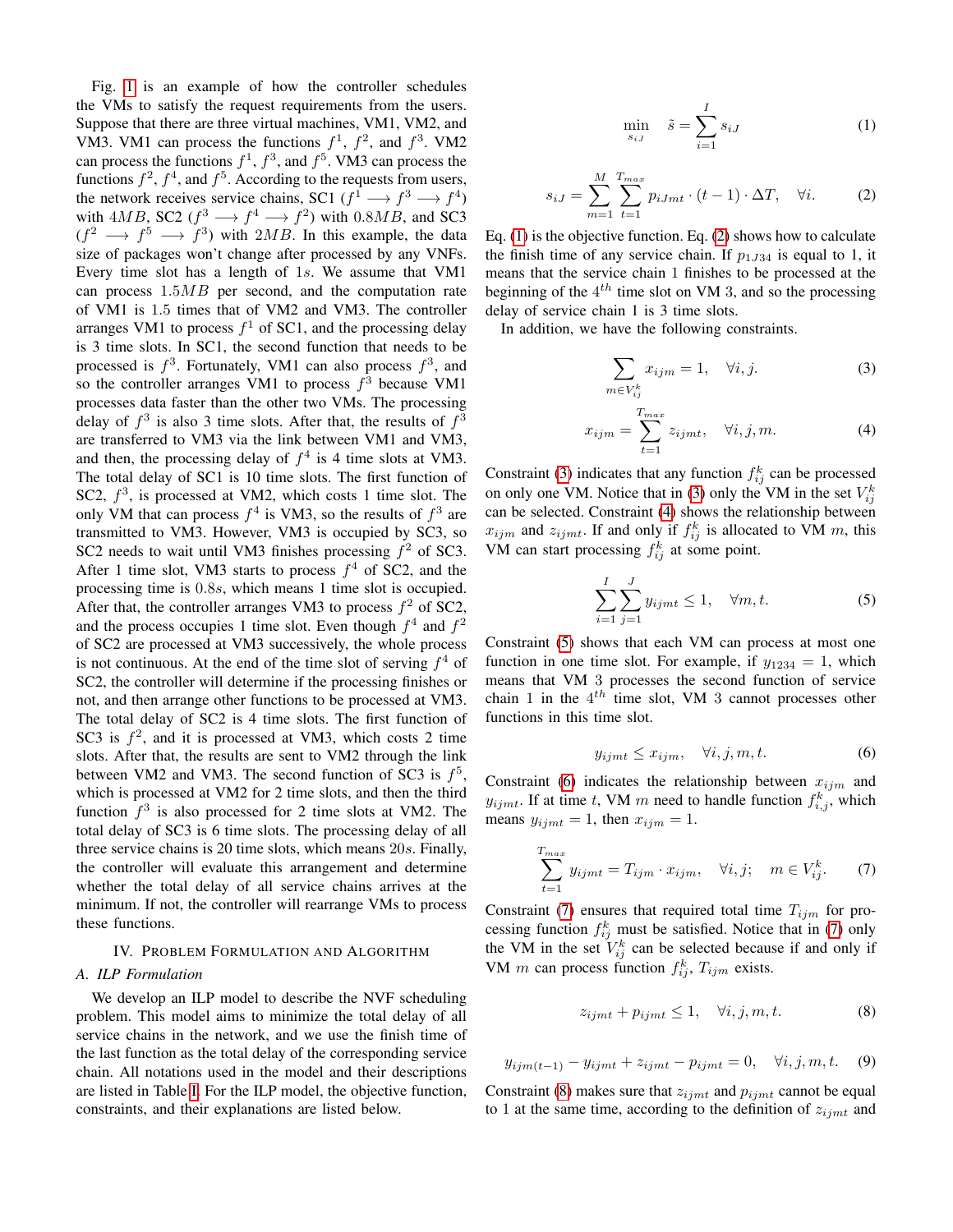# TABLE I LIST OF NOTATIONS

<span id="page-4-0"></span>

| <b>Notation</b>   | <b>Description</b>                                                                                                                                |
|-------------------|---------------------------------------------------------------------------------------------------------------------------------------------------|
| i, i'             | index of service chain; $i, i' \in \{1, 2, \dots, I\}$                                                                                            |
| j, j'             | index of the sequence of function in service chain; $j, j' \in \{1, 2, \dots, J\}$                                                                |
| $f^k$             | the $k^{th}$ type of functions, $k \in \{1, 2, \cdots, K\}$                                                                                       |
| $\cal F$          | the set of all $f^k$                                                                                                                              |
| $f_{ij}^k$        | the $j^{th}$ function in service i belongs to the $k^{th}$ type of functions                                                                      |
| $f_{i(j+1)}^{k'}$ | the $(j+1)^{th}$ function in service i belongs to the $(k')^{th}$ type of functions; $k' \in \{1, 2, \dots, K\}$ ; $j \in \{1, 2, \dots, (J-1)\}$ |
| m, m'             | index of VM; $m \in \{1, 2, \cdots, M\}$                                                                                                          |
| $\, n$            | index of VM; $n \in \{1, 2, \cdots, M\}$                                                                                                          |
| $V_{ij}^k$        | the set of VMs which can serve $f_{ij}^k$                                                                                                         |
| $V_{i(j+1)}^{k'}$ | the set of VMs which can serve $f_{i(j+1)}^{k'}$                                                                                                  |
| $l_{(m,n)}$       | the virtual link between VM $m$ and VM $n$ ;                                                                                                      |
| $\Delta T$        | the length of each time slot;                                                                                                                     |
| $\boldsymbol{t}$  | the $t^{th}$ time slot; $t \in \{1, 2, \cdots, T_{max}\}\$                                                                                        |
| $W_{ij}$          | the workload of processing $f_{ij}^k$                                                                                                             |
| $C_{ijm}$         | the computing capability of VM m which can serve $f_{ij}^k$                                                                                       |
| $t_{ijm}$         | the time length of processing $f_{ij}^k$ on VM m                                                                                                  |
| $T_{ijm}$         | the number of time slots occupied by processing $f_{ij}^k$ on VM $m$                                                                              |
| $s_{iJ}$          | the finish time of processing the last function of service chain $i$                                                                              |
| $x_{ijm}$         | equals to 1, if VM m is used to process $f_{ij}^k$ ; otherwise, equals to 0                                                                       |
| $y_{ijmt}$        | equals to 1, if VM m is used to process $f_{ij}^k$ in the time slot t; otherwise, equals to 0                                                     |
| $z_{ijmt}$        | equals to 1, if VM m starts to process $f_{ij}^k$ at the beginning of the time slot t; otherwise, equals to 0                                     |
| $p_{ijmt}$        | equals to 1, if VM m finishes processing $f_{ij}^k$ at the beginning of the time slot t; otherwise, equals to 0                                   |

 $p_{ijmt}$ . Constraint [\(9\)](#page-3-8) shows the logical relationship between  $y_{ijmt}$ ,  $z_{ijmt}$  and  $p_{ijmt}$ . For example, suppose that  $y_{1111} = 0$ and  $y_{1112} = 1$ . Eq. [\(9\)](#page-3-8) constrains that  $z_{1112}$  must equal 1 and  $p_{1112}$  must equal 0. For another example, suppose that  $y_{1111} = 1$  and  $y_{1112} = 0$ . Eq. [\(9\)](#page-3-8) constrains that  $z_{1112}$  must equal 0 and  $p_{1112}$  must equal 1.

<span id="page-4-1"></span>
$$
\sum_{\alpha=1}^{T_{ijm}} z_{ijm(t-\alpha+1)} \le y_{ijmt}, \quad \forall i, j, t; \quad m \in V_{ij}^k. \tag{10}
$$

$$
\sum_{m \in V_{ij}^k} \sum_{\beta=1}^{T_{max}} p_{ijm(t-\beta+1)} \ge z_{i(j+1)m't},
$$
  

$$
\forall i, j, t; \quad m' \in V_{i(j+1)}^{k'}.
$$
 (11)

<span id="page-4-2"></span>Constraint [\(10\)](#page-4-1) guarantees that once the VM starts processing the function  $f_{ij}^k$ , the VM must process it for required time. Constraint [\(11\)](#page-4-2) means that the next function of the service chain must be processed after the processing of the one before it.

$$
x_{ijm} = y_{ijmt} = z_{ijmt} = p_{ijmt} = 0,
$$
  

$$
\forall i, j, t; \quad m \notin V_{ij}^k.
$$
 (12)

<span id="page-4-4"></span><span id="page-4-3"></span>
$$
\sum_{m \in V_{ij}^k} \sum_{t=1}^{T_{max}} z_{ijmt} = \sum_{m \in V_{ij}^k} \sum_{t=1}^{T_{max}} p_{ijmt} = 1, \quad \forall i, j. \tag{13}
$$

Constraint [\(12\)](#page-4-3) shows that  $x_{ijm}$ ,  $y_{ijmt}$ ,  $z_{ijmt}$ , and  $p_{ijmt}$  must be equal to 0 if the VM cannot process the function  $f_{ij}^k$ . Constraint [\(12\)](#page-4-3) ensures that for any function  $f_{ij}^k$ , only one  $z_{ijmt}$ , and one  $p_{ijmt}$  can be equal to 1 because the function  $f_{ij}^{\overline{k}}$  can be only processed for one time.

#### *B. QUBO Formulation*

D-Wave quantum annealers can only solve the optimization problem in the QUBO formulation. To leverage quantum annealers, we need to transform the ILP model into the QUBO formulation. The definition of QUBO is as follows:

<span id="page-4-5"></span>
$$
\min_{x} \quad f(x) = x^T Q x,\tag{14}
$$

where  $x$  is the vector of binary variables, and  $Q$  is an upperdiagonal matrix or symmetric matrix. As the definition shows above, there is only an objective function and no constraints in the QUBO formulation. All constraints in our model must be reformulated into quadratic penalties, and then be added to the original objective function. We choose the value of penalty coefficients according to the influence of original constraints in searching for the optimal solution. The principles of transforming classical constraints as equivalent penalties are listed in Table [II,](#page-5-0) where  $x_1, x_2$  and  $x_3$  are binary variables.  $r_l$  is a binary slack variable.  $a_l$  and b are constants. P is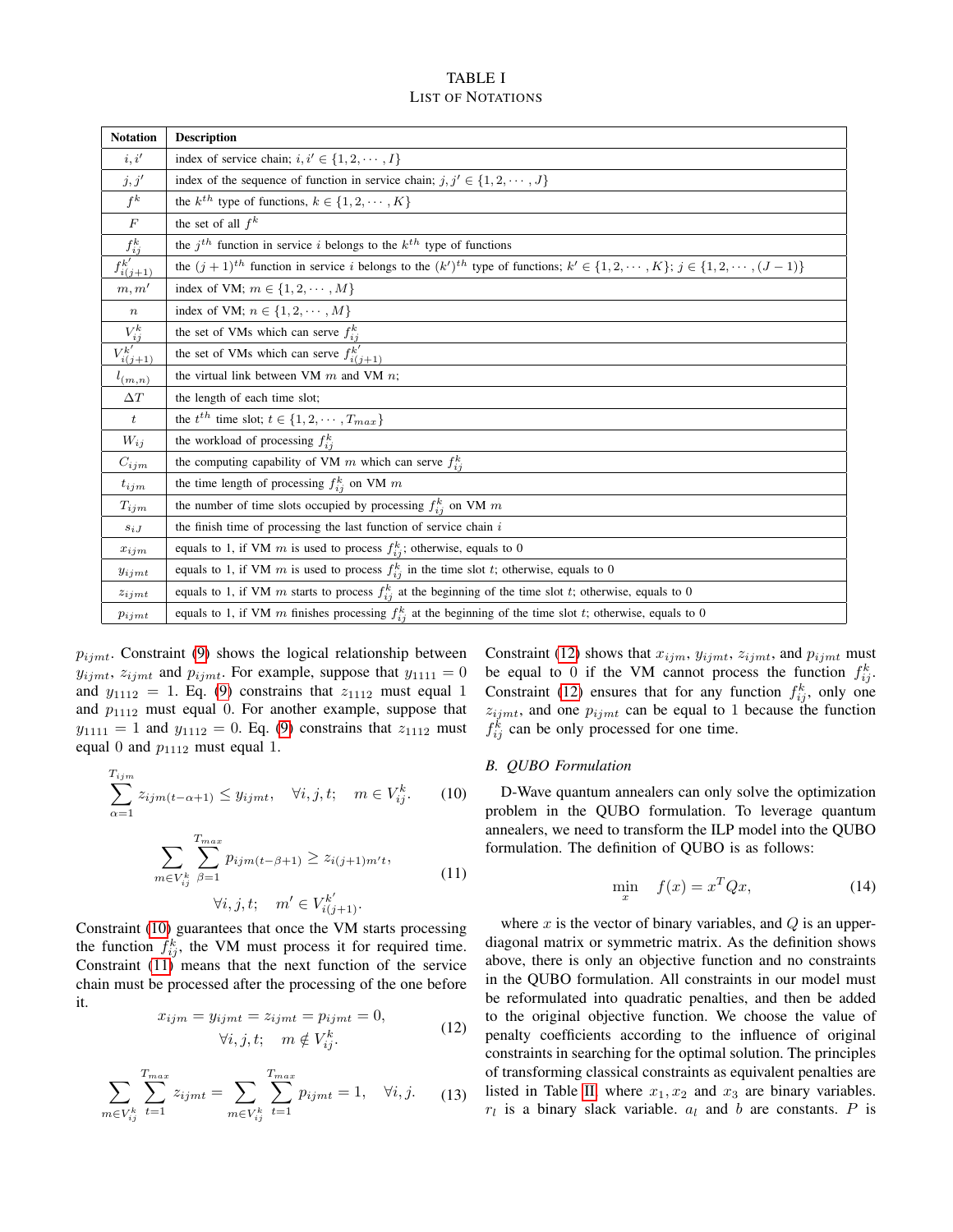<span id="page-5-0"></span>the penalty coefficient. The transformed results of  $(1)-(13)$  $(1)-(13)$  $(1)-(13)$  are listed in Appendix section [A.](#page-8-0)

TABLE II LIST OF CONSTRAINT-PENALTY PAIRS

| Constraint               | <b>Equivalent Penalty</b>             |  |  |
|--------------------------|---------------------------------------|--|--|
| $x_1 + x_2 = 1$          | $P(x_1+x_2-1)^2$                      |  |  |
| $x_1 + x_2 + x_3 \leq 1$ | $P(x_1x_2 + x_1x_3 + x_2x_3)$         |  |  |
| $x_1 + x_2 \leq x_3$     | $P(x_1+x_2-x_3+\sum_{l}a_{l}r_{l})^2$ |  |  |
| $x_1 + x_2 = b$          | $P(x_1+x_2-b)^2$                      |  |  |

# *C. Proposed Algorithm*

We propose a heuristic algorithm to employ the D-Wave solver to solve our model. Due to the limitation of qubits on the D-Wave QPU server, cases with too many variables cannot be solved. On the one hand, to let the solver handles as many variables as possible, we turn to the D-Wave hybrid solver, which employs classical computation to assist quantum annealing and can accept at least one thousand variables for this optimization problem. On the other hand, since the value of  $T_{max}$  has an effect on the number of variables, we could reduce the range of t, which means find a feasible  $T_{max}$ , to reduce the number of variables for solving more complex cases by the hybrid solver. In our system model, the range of  $t$  is the working time of the NFV system controller, which means that  $T_{max}$  is sufficiently large, and the controller has the freedom to determine how to schedule VNFs. However, the objective of our model is to minimize delays of service chains, and we don't need to provide such a long time tolerance for the solver to schedule VNFs. If we set a big value to  $T_{max}$ , it will bring a lot of variables to our model, and then we need much more qubits to help solve our QUBO model. Therefore, we leverage a greedy algorithm to assist us in finding a reasonable  $T_{max}$ . For the proposed greedy algorithm, we rearrange all VNFs in service chains to a service chain, and every function  $f_{ij}^k$  will be allocated to VM  $m$ , which processes this function for the shortest time. We set the total processing delay by this greedy algorithm to  $T_{max}$ , and then the QUBO model is embedded in the quantum annealing hardware by an algorithm. The penalty coefficients of the QUBO model play an important role for the hybrid solver in searching for optimal solutions. Since the penalty coefficient needs to be sufficiently large compared with other values in the QUBO model, before setting up the penalty, we evaluate the maximum value that the objective function can reach. In all case studies, the penalty coefficients are set to about 100 times the value of the maximum objective value. After the penalty pre-processing, the penalty could be fine-tuned according to the output, and so we can reach a more suitable penalty set. Finally, we leverage a D-Wave hybrid solver through the proposed algorithm to solve the QUBO model. The whole proposed algorithm is presented in Algorithm [1.](#page-5-1)

# <span id="page-5-1"></span>Algorithm 1

**Input:** parameters,  $I, J, M$ ; the functions in service chain  $i$ ,  $f_{ij}^k$ ; the set of VMs which can process  $f_{ij}^k$ ,  $V_{ij}^k$ ; the NFV network;

**Output:**  $\tilde{s}$ ,  $x_{ijm}$ ,  $y_{ijmt}$ ,  $z_{ijmt}$ ,  $p_{ijmt}$ ;

- 1: Set the value of  $T_{max}$ : run the single person greedy algorithm to get a feasible  $T_{max}$ ;
- 2: Set the value of penalty coefficients;
- 3: Eqs. [\(15\)](#page-8-1)-[\(26\)](#page-8-2): transform from [\(1\)](#page-3-0)-[\(13\)](#page-4-4);
- 4: The QUBO model: add all terms in [\(15\)](#page-8-1)-[\(26\)](#page-8-2) to the right hand side of  $(15)$ ;
- 5: Embedding the QUBO model onto the quantum annleaing hardware;
- 6: return  $\tilde{s}$ ,  $x_{ijm}$ ,  $y_{ijmt}$ ,  $z_{ijmt}$ ,  $p_{ijmt}$ ;

# V. EXPERIMENT

We study the cases with different parameters  $I, J$ , and  $M$ , and different service chains, and analyze the performance of the quantum annealer under different cases.  $\Delta T$  is equal to 1s in all cases. If the hybrid solver cannot output a solution, we will increase the value of  $T_{max}$  until the hybrid solver can provide a feasible solution. All results are listed in Table [III.](#page-6-0) In Table [III,](#page-6-0) the third column shows the results of the proposed greedy algorithm, which are feasible solutions of our model and can be used to evaluate the outputs of the D-Wave hybrid solver. The fourth column is the solutions given by the D-Wave hybrid solver, which is the total processing delays of all service chains. The fifth column presents the processing delays of the most time-consuming service chain in each case given by the D-Wave hybrid solver. The sixth column shows the average processing time of each VM, which impacts the costs of resources. The longer the average processing time, the more cost of electricity. The seventh column is the sizes of matrix Q denoted in the QUBO formulation definition in [\(14\)](#page-4-5). As the matrix Q size increases, the solver needs to employ more qubits, and the difficulty of solving the problem increases. In Table [III,](#page-6-0) we can find that for case 10 and case 12, the longest delay given by the D-Wave hybrid solver is longer than the delay given by the proposed greedy algorithm. It means that the solution given by the hybrid solver cannot be the optimal solution, which shows the hybrid solver cannot solve our model on such a large scale.

Fig. [2](#page-6-1) and Fig. [3](#page-7-29) are the probability distribution of the results for running 50 times for each case. For all cases,  $\Delta T$ is equal to 1s. Fig. [2](#page-6-1) shows the most time-consuming service chain processing delays, and Fig. [3](#page-7-29) shows the total processing delays of all service chains. In Fig. [2,](#page-6-1) we can find a higher probability of achieving optimal solutions when the matrix Q size is small. With the increase of matrix  $Q$  size, the highest probability of the longest delay moves to  $T_{max}$ . It means that the difficulty of finding the optimal solution increases as the matrix  $Q$  size increases. In Fig. [3,](#page-7-29) we can find that for case  $a$ , it is effortless to find the optimal solution by the hybrid solver. For the case  $a$  and case  $b$ , the sizes of matrix  $Q$  are small,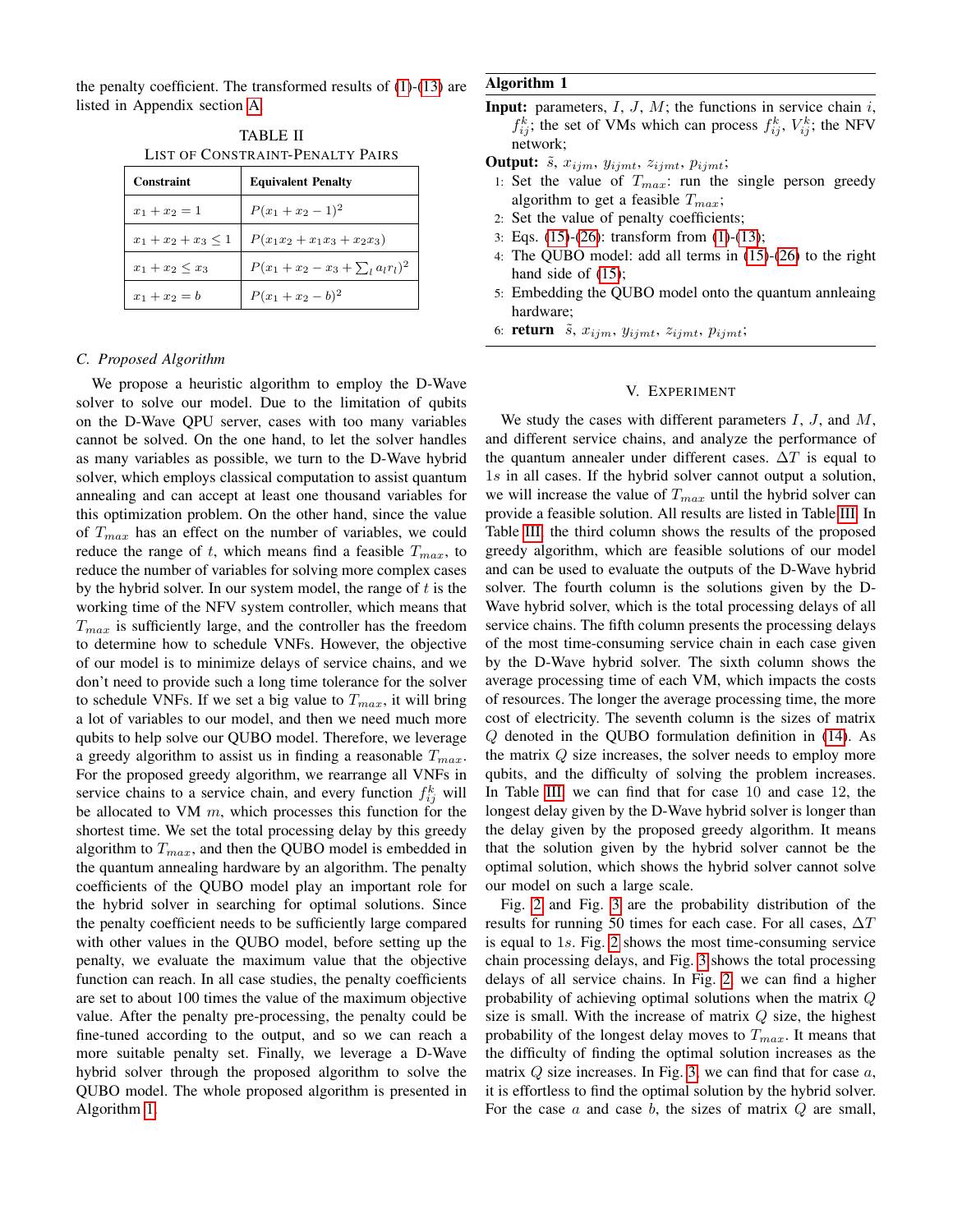<span id="page-6-0"></span>

| Case            | <b>Parameters</b>     | Result of the<br>greedy algorithm $(s)$ | <b>Objective</b><br><b>Solution</b> $(s)$ | The Longest<br><b>Delay</b> $(s)$ | <b>Average Processing Time</b><br>for Each VM $(s)$ | Matrx Q Size |
|-----------------|-----------------------|-----------------------------------------|-------------------------------------------|-----------------------------------|-----------------------------------------------------|--------------|
| $\mathbf{1}$    | $I = 2, J = 2, M = 2$ |                                         | 8                                         | 5                                 | 4.0                                                 | (280, 280)   |
| $\overline{2}$  | $I = 2, J = 2, M = 2$ | 9                                       | 11                                        | 6                                 | 5.5                                                 | (338, 338)   |
| 3               | $I = 2, J = 2, M = 2$ | $5\phantom{.0}$                         | 6                                         | $\overline{4}$                    | 3.0                                                 | (200, 200)   |
| $\overline{4}$  | $I = 2, J = 3, M = 2$ | 12                                      | 16                                        | 9                                 | 8.0                                                 | (662, 662)   |
| $5\phantom{.0}$ | $I = 2, J = 3, M = 2$ | 12                                      | 20                                        | 11                                | 10.0                                                | (662, 662)   |
| 6               | $I = 2, J = 3, M = 2$ | 19                                      | 36                                        | 19                                | 18.0                                                | (1012, 1012) |
| $\overline{7}$  | $I = 3, J = 2, M = 2$ | 14                                      | 17                                        | 11                                | 8.5                                                 | (732, 732)   |
| 8               | $I = 3, J = 2, M = 2$ | 10                                      | 16                                        | 9                                 | 8.0                                                 | (540, 540)   |
| 9               | $I = 3, J = 2, M = 2$ | 13                                      | 22                                        | 12                                | 11.0                                                | (684, 684)   |
| 10              | $I = 3, J = 3, M = 2$ | 15                                      | 49                                        | 18                                | 24.5                                                | (1462, 1462) |
| 11              | $I = 3, J = 3, M = 2$ | 13                                      | 29                                        | 13                                | 14.5                                                | (1173, 1173) |
| 12              | $I = 3, J = 3, M = 2$ | 14                                      | 39                                        | 15                                | 19.5                                                | (1266, 1266) |

TABLE III SIMULATION RESULTS

and solutions are concentrated. For other cases, the sizes of matrix Q are larger, and solutions are more dispersed. Table [IV](#page-6-2) shows the hybrid solver running time and the QPU working time for each case. The hybrid solver spends a much longer time on finding a feasible solution for case  $f$ . Unfortunately, the solver only has the success rate of  $4\%$  to solve case f, which means if you leverage the hybrid solver to study case  $f$  100 times, you can only get a feasible solution 4 times. In other words, it is difficult for the hybrid solver to solve this case due to such a large matrix  $Q$  size, which corresponds to the results in Fig. [2](#page-6-1) and Fig. [3.](#page-7-29)

TABLE IV TIME CONSUMING AND SUCCESS RATE

<span id="page-6-2"></span>

| Case             | Average QOU<br>access time $(s)$ | Average solver<br>run time $(s)$ | Sucess rate |
|------------------|----------------------------------|----------------------------------|-------------|
| $\boldsymbol{a}$ | 0.065                            | 2.993                            | 100%        |
| $\boldsymbol{b}$ | 0.065                            | 2.997                            | 64%         |
| $\boldsymbol{c}$ | 0.063                            | 2.998                            | 36%         |
| $\overline{d}$   | 0.061                            | 2.994                            | 100%        |
| $\epsilon$       | 0.064                            | 2.997                            | 58%         |
|                  | 0.063                            | 3.630                            | 4%          |

# VI. CONCLUSION

In this paper, we formulate the VNFs scheduling problem as an ILP model with the optimization of delay and transfer the ILP model into the QUBO form, which can be solved by the quantum annealing machine. We propose a heuristic algorithm to solve the QUBO formulation, using the D-wave hybrid solver. We report and analyze the solutions of several cases under different settings. Our work shows the possibility of using a quantum computer to allocate resources in NFV. From the results of the case study, we can find that the performance of the hybrid solver is better in cases with fewer variables. There is less probability to achieve the optimal solution in cases with more variables.

<span id="page-6-1"></span>

Fig. 2. Histograms of the most time-consuming service chain processing delays given by the D-Wave hybrid solver  $(a)$  case  $a (b)$ case b (c) case c (d) case d (e) case e (f) case f.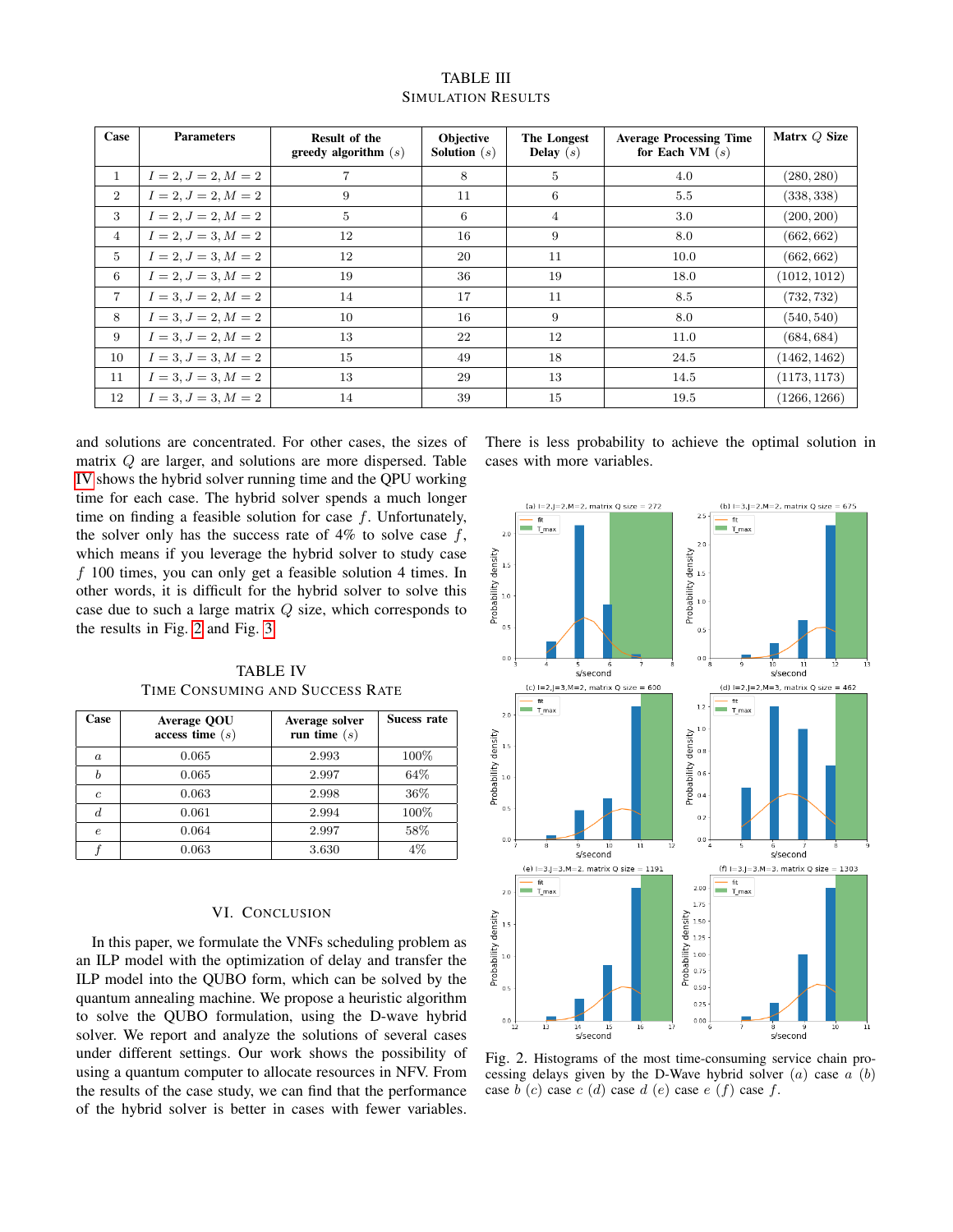<span id="page-7-29"></span>

Fig. 3. Histograms of the total processing delays of all service chains given by the D-Wave hybrid solver  $(a)$  case  $a$   $(b)$  case  $b$   $(c)$  case  $c$ (d) case d (e) case e (f) case f.

#### **REFERENCES**

- <span id="page-7-0"></span>[1] B. Han, V. Gopalakrishnan, L. Ji, and S. Lee, "Network function virtualization: challenges and opportunities for innovations," *IEEE Communications Magazine*, vol. 53, no. 2, pp. 90–97, Feb. 2015.
- <span id="page-7-1"></span>[2] R. Mijumbi, J. Serrat, J.-L. Gorricho, N. Bouten, F. De Turck, and R. Boutaba, "Network function virtualization: state-of-the-art and research challenges," *IEEE Communications Surveys Tutorials*, vol. 18, no. 1, pp. 236–262, 1st Quart. 2016.
- <span id="page-7-2"></span>[3] L. Zhang, H. Zhang, L. Yu, H. Xu, L. Song, and Z. Han, "Virtual resource allocation for mobile edge computing: a hypergraph matching approach," in *IEEE Global Communications Conference*, Waikoloa, HI, Dec. 2019.
- <span id="page-7-3"></span>[4] A. M. Medhat, T. Taleb, A. Elmangoush, G. A. Carella, S. Covaci, and T. Magedanz, "Service function chaining in next generation networks: state of the art and research challenges," *IEEE Communications Magazine*, vol. 55, no. 2, pp. 216–223, Oct. 2017.
- <span id="page-7-4"></span>[5] J. Roland and N. J. Cerf, "Quantum search by local adiabatic evolution," *Physical Review A*, vol. 65, no. 4, p. 042308, Mar. 2002.
- [6] A. M. Childs, R. Cleve, E. Deotto, E. Farhi, S. Gutmann, and D. A. Spielman, "Exponential algorithmic speedup by a quantum walk," in *Proceedings of the thirty-fifth annual ACM symposium on Theory of computing*, San Diego, CA, Jul. 2003.
- [7] I. Hen, "Period finding with adiabatic quantum computation," *Europhysics Letters*, vol. 105, no. 5, p. 50005, Mar. 2014.
- <span id="page-7-5"></span>[8] R. D. Somma, D. Nagaj, and M. Kieferová, "Quantum speedup by quantum annealing," *Physical Review Letters*, vol. 109, no. 5, p. 050501, Jul. 2012.
- <span id="page-7-6"></span>[9] W. K. Wootters and W. H. Zurek, "A single quantum cannot be cloned," *Nature*, vol. 299, no. 5886, pp. 802–803, Oct. 1982.
- <span id="page-7-7"></span>[10] P. Benioff, "The computer as a physical system: a microscopic quantum mechanical hamiltonian model of computers as represented by turing machines," *Journal of Statistical Physics*, vol. 22, no. 5, pp. 563–591, May 1980.
- <span id="page-7-8"></span>[11] R. P. Feynman, "Simulating physics with computers," *International Journal of Theoretical Physics*, vol. 21, pp. 467–488, Jun. 1982.
- <span id="page-7-9"></span>[12] D. Deutsch, "Quantum theory, the Church–Turing principle and the universal quantum computer," *Proceedings of the Royal Society of London. A. Mathematical and Physical Sciences*, vol. 400, no. 1818, pp. 97–117, Jul. 1985.
- <span id="page-7-10"></span>[13] D. Deutsch and R. Jozsa, "Rapid solution of problems by quantum computation," *Proceedings of the Royal Society of London. Series A: Mathematical and Physical Sciences*, vol. 439, no. 1907, pp. 553–558, Dec. 1992.
- <span id="page-7-11"></span>[14] L. K. Grover, "A fast quantum mechanical algorithm for database search," in *Proceedings of the Twenty-Eighth Annual ACM Symposium on Theory of Computing*, Philadelphia, PA, May 1996.
- <span id="page-7-12"></span>[15] P. W. Shor, "Polynomial-time algorithms for prime factorization and discrete logarithms on a quantum computer," *SIAM Journal on Computing*, vol. 26, no. 5, pp. 1484–1509, Oct. 1997.
- <span id="page-7-13"></span>[16] E. Farhi, J. Goldstone, and S. Gutmann, "A quantum approximate optimization algorithm," *arXiv preprint arXiv:1411.4028*, Nov. 2014.
- <span id="page-7-14"></span>[17] E. Ising, "Beitrag zur theorie des ferromagnetismus," Zeitschrift für *Physik*, vol. 31, no. 1, pp. 253–258, Feb. 1925.
- <span id="page-7-15"></span>[18] F. Glover, G. Kochenberger, and Y. Du, "Quantum bridge analytics I: a tutorial on formulating and using qubo models," *4OR*, vol. 17, no. 4, pp. 335–371, Dec. 2019.
- <span id="page-7-16"></span>[19] L. Diez, V. Gonzalez, and R. Aguero, "Minimizing delay in NFV 5G networks by means of flexible split selection and scheduling," in *IEEE 90th Vehicular Technology Conference*, Honolulu, HI, Sep. 2019.
- <span id="page-7-18"></span>[20] R. Gouareb, V. Friderikos, and A.-H. Aghvami, "Virtual network functions routing and placement for edge cloud latency minimization," *IEEE Journal on Selected Areas in Communications*, vol. 36, no. 10, pp. 2346– 2357, Sep. 2018.
- <span id="page-7-17"></span>[21] L. Qu, C. Assi, and K. Shaban, "Network function virtualization scheduling with transmission delay optimization," in *IEEE/IFIP Network Operations and Management Symposium*, Istanbul, Turkey, Jul. 2016.
- <span id="page-7-19"></span>[22] S. Yang, F. Li, R. Yahyapour, and X. Fu, "Delay-sensitive and availability-aware virtual network function scheduling for NFV," *IEEE Transactions on Services Computing*, pp. 1–14, Jul. 2019.
- <span id="page-7-21"></span>[23] M. C. Luizelli, L. R. Bays, L. S. Buriol, M. P. Barcellos, and L. P. Gaspary, "Piecing together the NFV provisioning puzzle: efficient placement and chaining of virtual network functions," in *IFIP/IEEE International Symposium on Integrated Network Management*, Ottawa, ON, Canada, May 2015.
- <span id="page-7-22"></span>[24] H. Ren, Z. Xu, W. Liang, Q. Xia, P. Zhou, O. F. Rana, A. Galis, and G. Wu, "Efficient algorithms for delay-aware NFV-enabled multicasting in mobile edge clouds with resource sharing," *IEEE Transactions on Parallel and Distributed Systems*, vol. 31, no. 9, pp. 2050–2066, Mar. 2020.
- <span id="page-7-20"></span>[25] L. Qu, C. Assi, K. Shaban, and M. J. Khabbaz, "A reliability-aware network service chain provisioning with delay guarantees in NFVenabled enterprise datacenter networks," *IEEE Transactions on Network and Service Management*, vol. 14, no. 3, pp. 554–568, Sep. 2017.
- <span id="page-7-23"></span>[26] M. Kim, D. Venturelli, and K. Jamieson, "Leveraging quantum annealing for large MIMO processing in centralized radio access networks," in *Proceedings of the ACM Special Interest Group on Data Communication*, Beijing, China, Aug. 2019.
- <span id="page-7-25"></span>[27] M. Kim, D. Venturelli, and K. Jamieson, "Towards hybrid classicalquantum computation structures in wirelessly-networked systems," in *Proceedings of the 19th ACM Workshop on Hot Topics in Networks*, Virtual Event, USA, Nov. 2020.
- <span id="page-7-26"></span>[28] D. Alanis, P. Botsinis, S. X. Ng, and L. Hanzo, "Quantum-assisted routing optimization for self-organizing networks," *IEEE Access*, vol. 2, pp. 614–632, Jun. 2014.
- <span id="page-7-24"></span>[29] D. Alanis, P. Botsinis, Z. Babar, S. X. Ng, and L. Hanzo, "Nondominated quantum iterative routing optimization for wireless multihop networks," *IEEE Access*, vol. 3, pp. 1704–1728, Sep. 2015.
- <span id="page-7-27"></span>[30] W. Cruz-Santos, S. E. Venegas-Andraca, and M. Lanzagorta, "A QUBO formulation of minimum multicut problem instances in trees for D-wave quantum annealers," *Scientific Reports*, vol. 9, no. 17216, pp. 1–12, Nov. 2019.
- <span id="page-7-28"></span>[31] D. Venturelli, D. Marchand, and G. Rojo, "Job shop scheduling solver based on quantum annealing," in *Proceedings of the 11th Workshop*